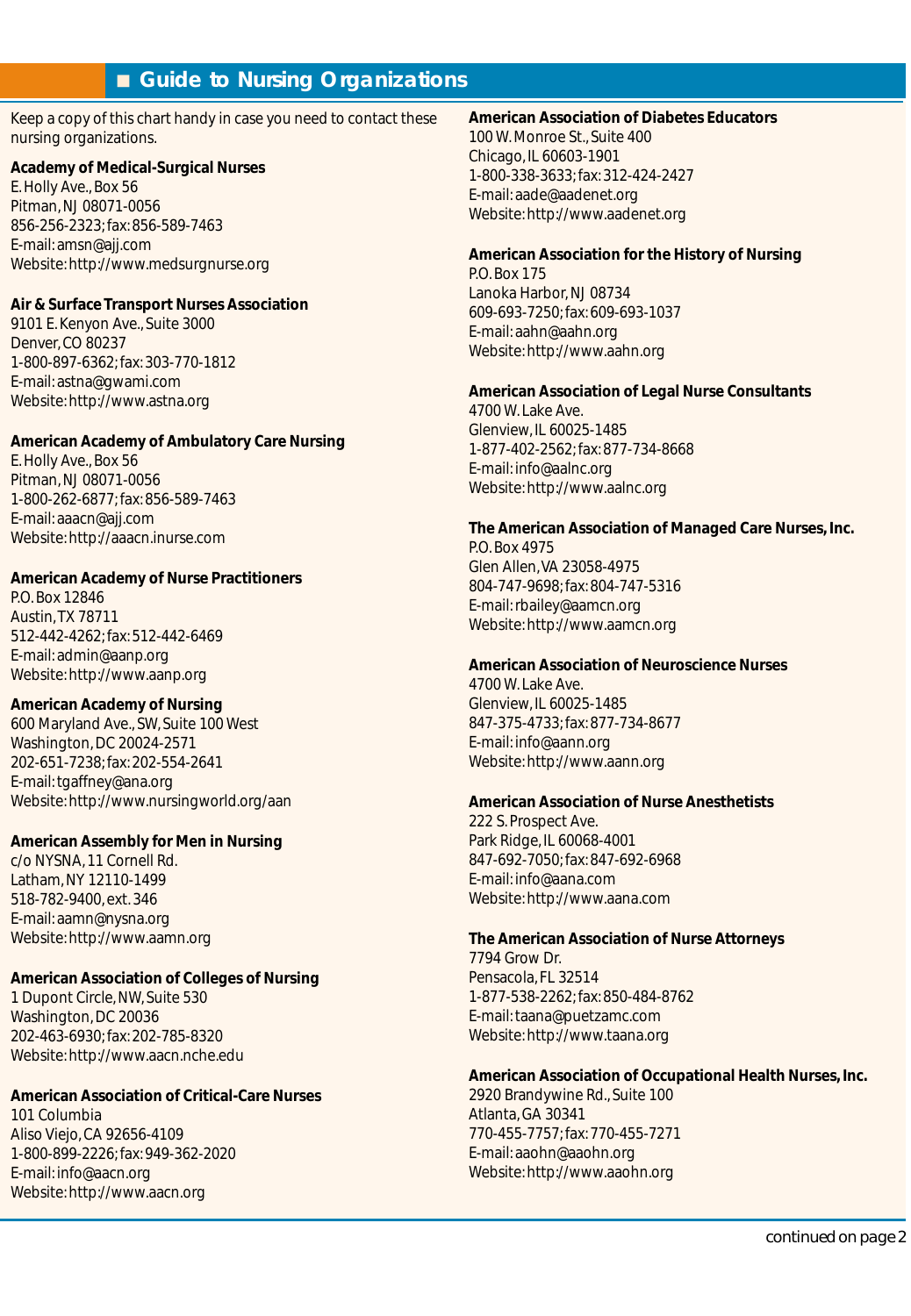## **American Association of Office Nurses**

109 Kinderkamack Rd. Montvale, NJ 07645 1-800-457-7504; fax: 201-573-8543 E-mail: aaonmail@aaon.org Website: http://www.aaon.org

## **American Association of Spinal Cord Injury Nurses**

75-20 Astoria Blvd. Jackson Heights, NY 11370 718-803-3782, ext. 324; fax: 718-803-0414 E-mail: aascin@epva.org Website: http://www.aascin.org

## **American Board of Nursing Specialties**

4035 Running Springs San Antonio,TX 78261 Phone/fax: 830-438-4897 E-mail: abns@h-r-s.org Website: http://www.nursingcertification.org

### **American College of Nurse Practitioners**

1111 19th St., NW, Suite 404 Washington, DC 20036 202-659-2190; fax: 202-659-2191 E-mail: acnp@acnpweb.org Website: http://www.acnpweb.org

## **American Holistic Nurses Association**

P.O. Box 2130 Flagstaff, AZ 86003-2130 1-800-278-2462; fax: 928-526-2752 E-mail: ahna-flag@flaglink.com Website: http://www.ahna.org

#### **American Long Term & Sub Acute Nurses Association**

P.O. Box 1304 Toms River, NJ 08753 732-573-0839 E-mail: ALSNA@aol.com Website: http://www.alsna.com

### **American Nephrology Nurses' Association**

E. Holly Ave., Box 56 Pitman, NJ 08071-0056 1-888-600-2662; fax: 856-589-7463 E-mail: anna@ajj.com Website: http://www.annanurse.org

### **American Nurses Association**

600 Maryland Ave., SW, Suite 100 West Washington, DC 20024 1-800-274-4262; fax: 202-651-7001 Website: http://www.nursingworld.org

#### **American Nursing Informatics Association**

Department 100, PMB 105 10808 Foothill Blvd., Suite 160 Rancho Cucamonga, CA 91730 E-mail: mbrs@ania.org Website: http://www.ania.org

#### **American Organization of Nurse Executives**

325 Seventh St., NW Washington, DC 20004 202-626-2240; fax: 202-638-5499 Website: http://www.aone.org

#### **American Psychiatric Nurses Association**

Colonial Place Three, 2107 Wilson Blvd., Suite 300-A Arlington, VA 22201 703-243-2443; fax: 703-243-3390 E-mail: info@apna.org Website: http://www.apna.org

#### **American Radiological Nurses Association**

820 Jorie Blvd. Oak Brook, IL 60523-2251 630-571-9072; fax: 630-571-7837 E-mail: arna@rsna.org Website: http://www.arna.net

### **American Society of Pain Management Nurses**

7794 Grow Dr. Pensacola, FL 32514 1-888-342-7766; fax: 850-484-8762 E-mail: aspmn@puetzamc.com Website: http://www.aspmn.org

#### **American Society of PeriAnesthesia Nurses**

10 Melrose Ave., Suite 110 Cherry Hill, NJ 08003-3696 877-737-9696; fax: 856-616-9601 Website: http://www.aspan.org

#### **American Society of Plastic Surgical Nurses**

E. Holly Ave., Box 56 Pitman, NJ 08071-0056 856-256-2340; fax: 856-589-7463 E-mail: aspsn@ajj.com Website: http://www.aspsn.org

#### **Association of Family Practice Residency Nurses**

11400 Tomahawk Creek Parkway Leawood, KS 66211-2672 1-800-274-2237, ext. 6706; fax: 913-906-6092 E-mail: spollock@visi.net Website: http://www.afprn.org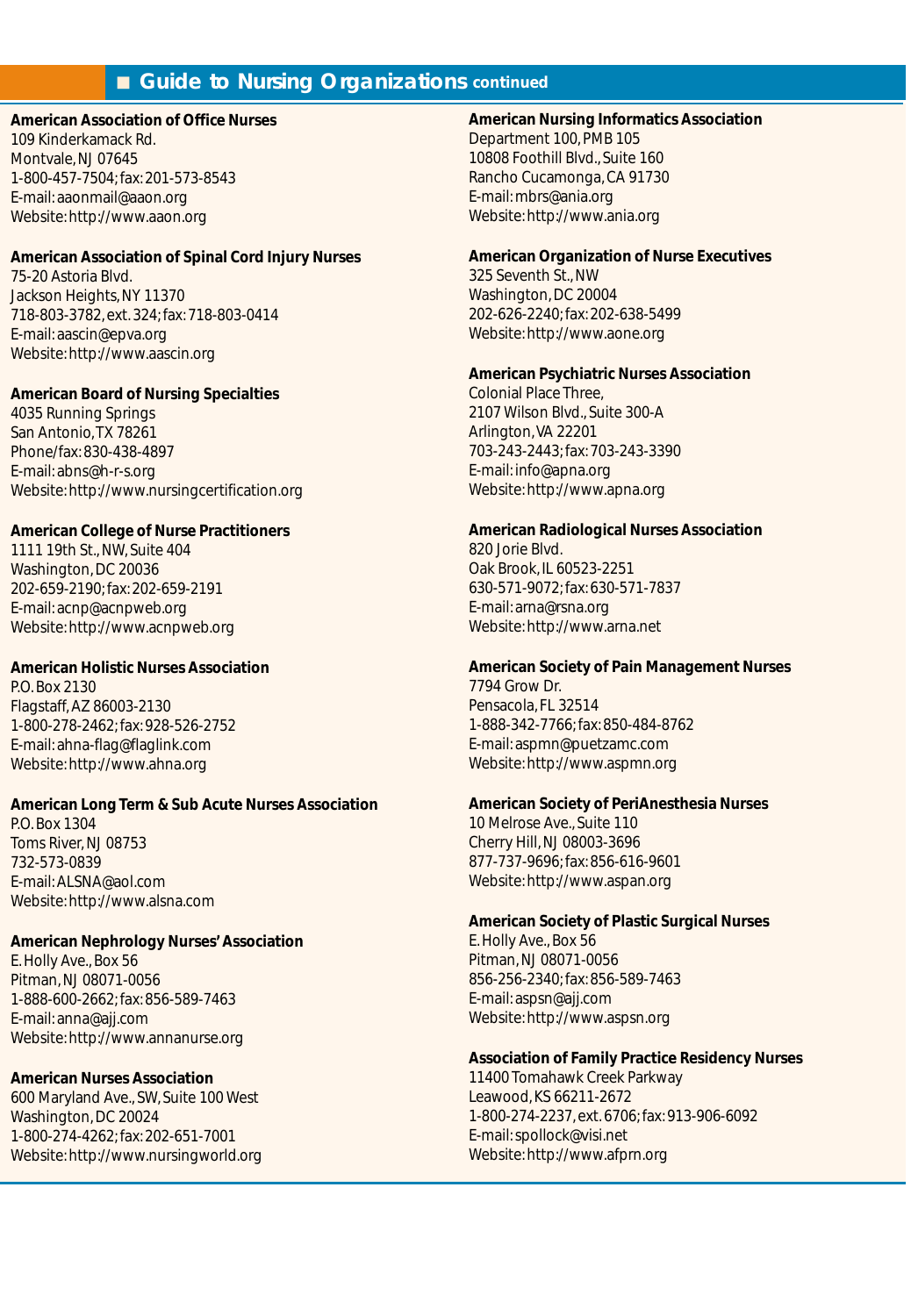## **Association of Nurse Advocates for Childbirth Solutions, Inc.**

916 Daleview Dr. Silver Spring, MD 20901 301-434-5546; fax: 301-434-5972 E-mail: info@anacs.org Website: http://www.anacs.org

## **Association of Nurses in AIDS Care**

80 S. Summit St., 500 Courtyard Square Akron, OH 44308 1-800-260-6780; fax: 330-762-5813 E-mail: anac@anacnet.org Website: http://www.anacnet.org

#### **Association of Pediatric Oncology Nurses**

4700 W. Lake Ave. Glenview, IL 60025 847-375-4724; fax: 877-734-8755 E-mail: info@apon.org Website: http://www.apon.org

## **Association of Perioperative Registered Nurses**

2170 S. Parker Rd., Suite 300 Denver, CO 80231-5711 1-800-755-2676 or 303-755-6300 Website: http://www.aorn.org

## **Association for Professionals in Infection Control and Epidemiology, Inc.** 1275 K St., NW, Suite 1000

Washington, DC 20005-4006 202-789-1890; fax: 202-789-1899 E-mail: apicinfo@apic.org Website: http://www.apic.org

## **Association of Rehabilitation Nurses**

4700 W. Lake Ave. Glenview, IL 60025-1485 1-800-229-7530; fax: 877-734-9384 E-mail: info@rehabnurse.org Website: http://www.rehabnurse.org

# **Association of Women's Health, Obstetric and Neonatal**

**Nurses** 2000 L St., NW, Suite 740 Washington, DC 20036 1-800-673-8499; fax: 202-728-0575 Website: http://www.awhonn.org

## **Case Management Society of America**

8201 Cantrell Rd., Suite 230 Little Rock, AR 72227 501-225-2229; fax: 501-221-9068 E-mail: cmsa@cmsa.org Website: http://www.cmsa.org

#### **Emergency Nurses Association** 915 Lee St.

Des Plaines, IL 60016-6569 1-800-900-9659; fax: 847-460-4001 E-mail: enainfo@ena.org Website: http://www.ena.org

## **Endocrine Nurses Society**

4350 E.West Hwy., Suite 500 Bethesda, MD 20814-4410 301-941-0249; fax: 301-941-0259 Website: http://www.endo-nurses.org

## **Home Healthcare Nurses Association**

228 Seventh St., SE Washington, DC 20003 1-800-558-4462; fax: 202-547-3540 E-mail: hhna\_info@nahc.org Website: http://www.nahc.org/hhna

## **Hospice and Palliative Nurses Association**

Penn Center West One, Suite 229 Pittsburgh, PA 15276 412-787-9301; fax: 412-787-9305 Website: http://www.hpna.org

## **Infusion Nurses Society**

220 Norwood Park South Norwood, MA 02062 781-440-9408; fax: 781-440-9409 Website: http://www.ins1.org

## **International Nurses Society on Addictions**

1500 Sunday Dr., Suite 102 Raleigh, NC 27607 919-783-5871; fax: 919-787-4916 Website: http://www.intnsa.org

#### **International Transplant Nurses Society**

1739 E. Carson St., Box 351 Pittsburgh, PA 15203-1700 412-488-0240; fax: 412-431-5911 E-mail: itns@msn.com Website: http://www.itns.org

### **League of Intravenous Therapy Education**

Empire Bldg., Suite 3, 3001 Jacks Run Rd. White Oak, PA 15131 412-678-5025; fax: 412-678-5040 E-mail: info@lite.org Website: http://www.lite.org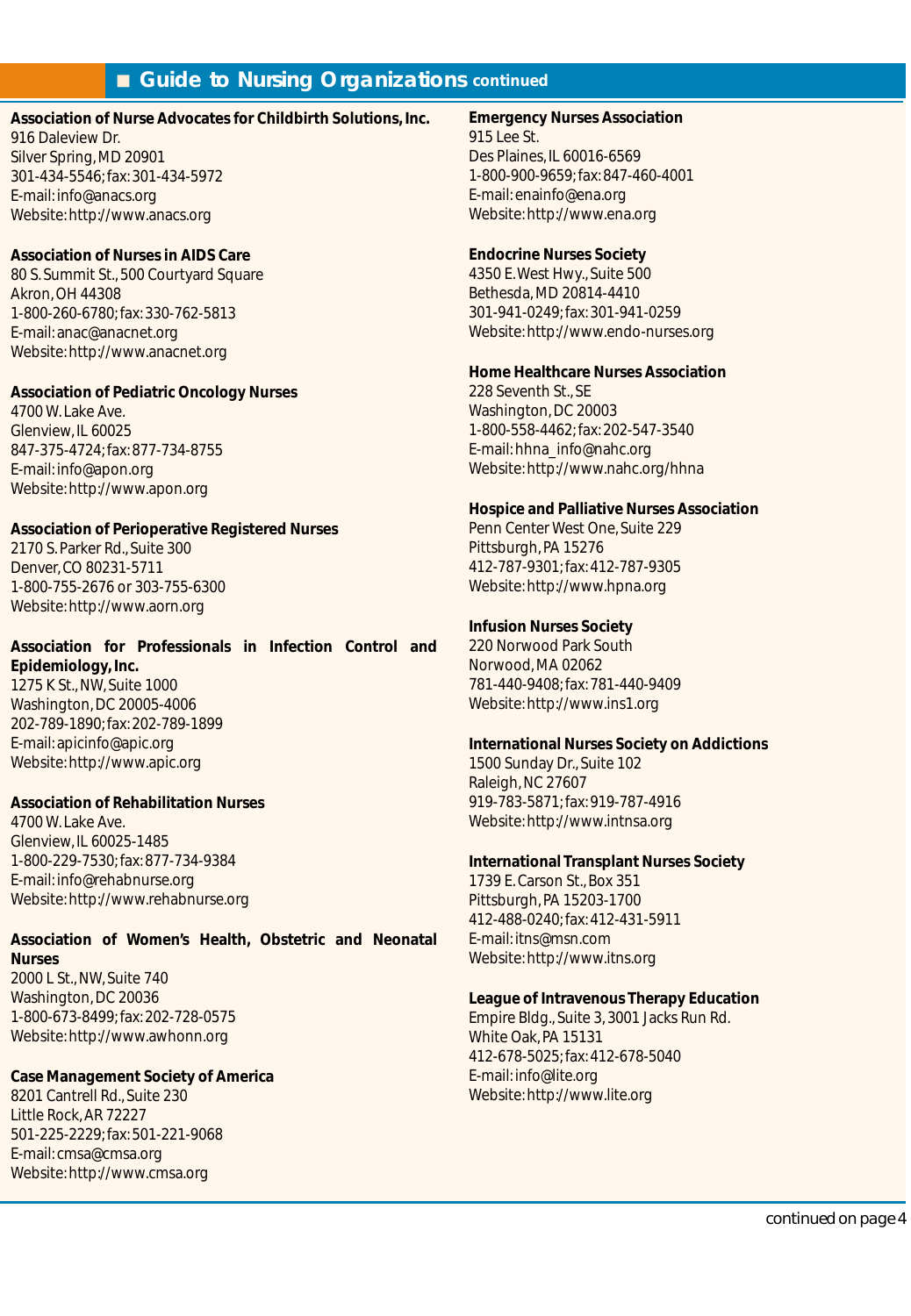#### **National Association of Clinical Nurse Specialists**

3969 Green St. Harrisburg, PA 17110 717-234-6799; fax: 717-234-6798 E-mail: info@nacns.org Website: http://www.nacns.org

#### **National Association of Hispanic Nurses**

1501 16th St., NW Washington, DC 20036 202-387-2477; fax: 202-483-7183 E-mail: thehispanicnurses@earthlink.net Website: http://www.thehispanicnurses.org

## **National Association of Neonatal Nurses**

4700 W. Lake Ave. Glenview, IL 60025-1485 1-800-451-3795; fax: 1-888-477-6266 E-mail: info@nann.org Website: http://www.nann.org

## **National Association of Nurse Massage Therapists**

2203 Woodridge Court Grand Island, NE 68801 1-800-262-4017; fax: 308-385-5181 E-mail: simpson@nebi.com Website: http://www.nanmt.org

## **National Association of Orthopaedic Nurses**

E. Holly Ave., Box 56 Pitman, NJ 08071-0056 856-256-2310; fax: 856-589-7463 E-mail: naon@ajj.com Website: http://www.orthonurse.org

## **National Association of Pediatric Nurse Practitioners, Inc.**

20 Brace Rd., Suite 200 Cherry Hill, NJ 08034 856-857-9700; fax: 856-857-1600 E-mail: info@napnap.org Website: http://www.napnap.org

## **National Association of School Nurses**

P.O. Box 1300 Scarborough, ME 04070-1300 877-627-6476; fax: 207-883-2683 E-mail: nasn@nasn.org Website: http://www.nasn.org

## **National Association of Vascular Access Networks**

11417 S. 700 East, PMB 205 Draper, UT 84020 1-888-576-2826; fax: 801-553-9137 E-mail: info@navannet.org Website: http://www.navannet.org

## **National Black Nurses Association, Inc.**

8630 Fenton St., Suite 330 Silver Spring, MD 20910-3803 301-589-3200; fax: 301-589-3223 E-mail: NBNA@erols.com Website: http://www.nbna.org

## **National Council of State Boards of Nursing, Inc.**

676 N. St. Clair St., Suite 550 Chicago, IL 60611-2921 312-787-6555; fax: 312-787-6898 E-mail: info@ncsbn.org Website: http://www.ncsbn.org

## **National Federation of Licensed Practical Nurses, Inc.**

893 U.S. Hwy. 70 West, Suite 202 Garner, NC 27529 1-800-948-2511; fax: 919-779-5642 E-mail: cbarbour@mgmt4u.com Website: http://www.nflpn.org

## **National Gerontological Nursing Association**

7794 Grow Dr. Pensacola, FL 32514 850-473-1174; fax: 850-484-8762 E-mail: ngna@puetzamc.com Website: http://www.ngna.org

## **National League for Nursing**

61 Broadway, 33rd Floor New York, NY 10006 1-800-669-1656; fax: 212-812-0393 Website: http://www.nln.org

## **National Nursing Staff Development Organization**

7794 Grow Dr. Pensacola, FL 32514 1-800-489-1995; fax: 850-484-8762 E-mail: nnsdo@puetzamc.com Website: http://www.nnsdo.org

## **National Organization for Associate Degree Nursing**

11250 Roger Bacon Dr., Suite 8 Reston, VA 20190-5202 703-437-4377; fax: 703-435-4390 E-mail: noadn@noadn.org Website: http://www.noadn.org

## **National Student Nurses' Association**

555 W. 57th St., Suite 1327 New York, NY 10019 212-581-2211; fax: 212-581-2368 E-mail: nsna@nsna.org Website: http://www.nsna.org